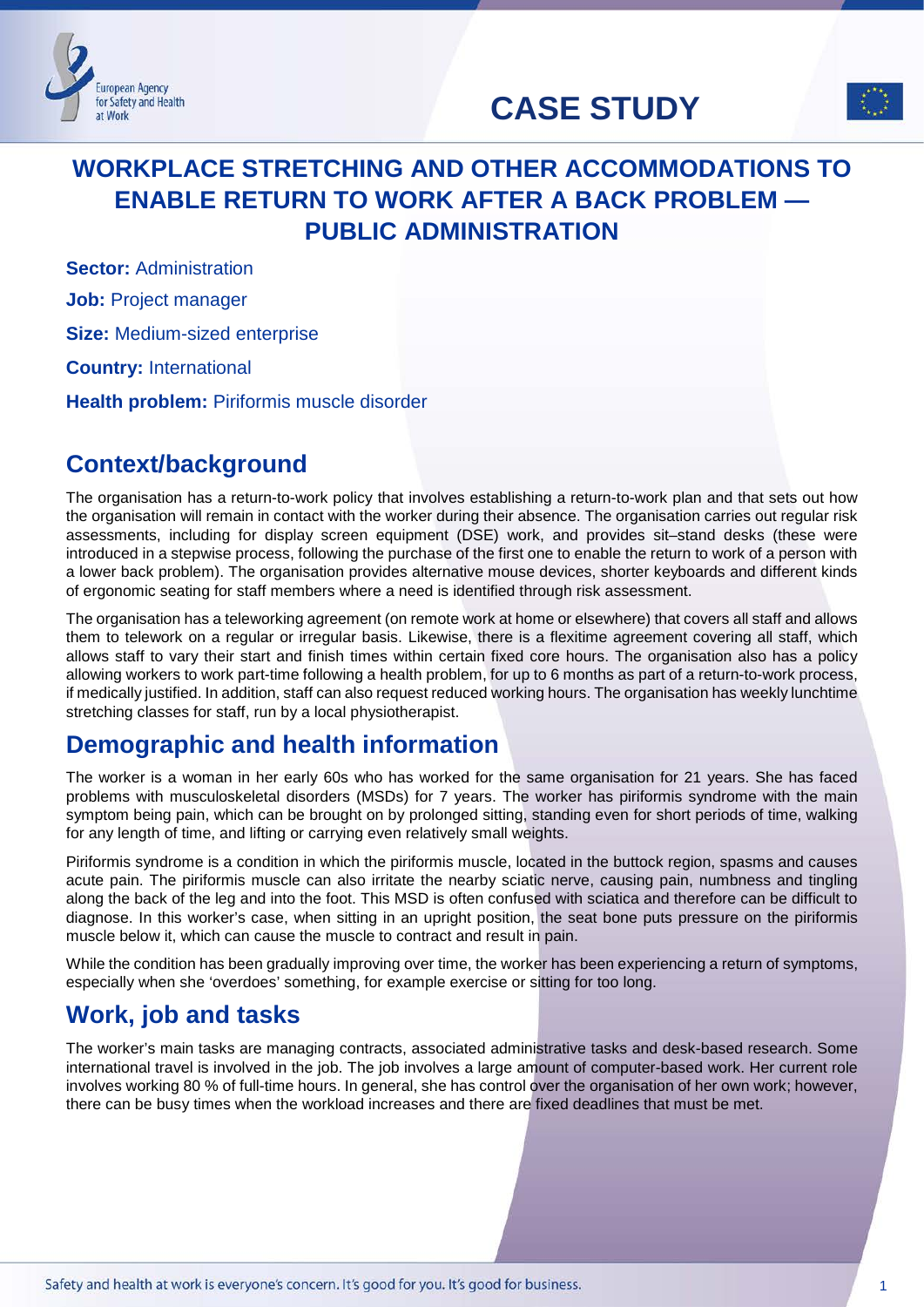### **Process for return to work**

The worker was absent from work for 1 year because of piriformis syndrome symptoms (which were initially diagnosed as problems related to a small disc hernia). She had previously worked full-time (a 40-hour week). Following her absence, a return-to-work plan was agreed with her employer and she gradually returned to work. She first discussed her proposed return to work with her staff representative during her 1-year absence. Following this, the plans were discussed with her line manager and adopted as a formal plan. At the very beginning, for the first month or so, she worked for 1 hour at home in the morning, checking emails, followed by 3 hours in the office. During the first 6 months of the return-to-work process, she was working part-time (4 hours per day), and later her hours were extended to 80 % of full-time hours (6.5 hours per day).

### **Support given and by whom**

Several actors were involved in supporting the return-to-work process for the worker.

The worker's line manager and the head of the organisation were helpful in supporting the phased return to work.

From the workplace, the staff representative, the worker's line manager and other colleagues maintained contact during the worker's absence, through both formal and informal meetings (e.g. meeting for coffee). These meetings enabled workplace information to be communicated to the worker and helped her to continue to feel a valued member of the team throughout the process.

An occupational health physician gave advice on the setting up and use of her workstation and facilitated the organisation's understanding of the changes required in the workplace. For example, they suggested the use of an alternative type of seat that allowed a more dynamic way of sitting, and this was purchased. Further medical support continues to be received through a sports physiotherapist who advises the worker on exercises and stretching to be performed before and during working hours, as well as other regular physiotherapy sessions to relax muscles when they become over-contracted. The worker's physiotherapist recommended a sequence of exercises to be completed in the morning, and on the physiotherapist's recommendation she starts work slightly later in the morning than normally allowed under the flexitime scheme to facilitate this.

The worker was involved in developing the plan for the return-to-work process, and she proposed when and how she would return to her previous duties.

The worker was impressed by the trust that her colleagues demonstrated to her, and the clear intention to work with her to enable her to return to work. This made her realise how important and valued her work for the organisation is. This was made evident by the continuing contact and formal and informal discussions about her needs in relation to work.

### **Workplace changes**

#### *Tools and equipment*

To enable the worker to avoid sitting at a computer or laptop for typing tasks, the employer provided voice recognition software (VRS) and a cordless headset. She was also provided with a dictation machine; this can be used away from the office and the recording can then be imported into a computer file using the VRS. This type of software recognises the user's voice and automatically converts spoken words into written text. The introduction of this software involves the software learning the user's voice. The benefit of the software and the cordless headset is that they can be used while sitting, standing or moving around. The worker also finds that she can dictate faster than she types, which has the added advantage of making her more productive.

The worker was provided with a seat cushion designed for wheelchair users to use when sitting. This cushion helps to relieve some of the pressure felt when sitting and can be easily moved around the office as needed by the worker. The worker had bought herself the same cushion for use at home when on sick leave, so she knew that it was effective for her. Furthermore, the worker has procured a lightweight folding 'stick stool' to perch on when she would otherwise be standing for long periods. This stick stool allows her to take the weight off her legs, for example during breaks in meetings or while queueing when travelling.

An alternative type of seat was also purchased, following recommendations from the occupational health physician, that allows a very dynamic way of sitting. This can be used for sitting or perching at her sit–stand desk. She swaps between this and her 'traditional' ergonomic chair, which helps her to vary her postures. This same type of seating has subsequently been purchased for another person with an ongoing back problem.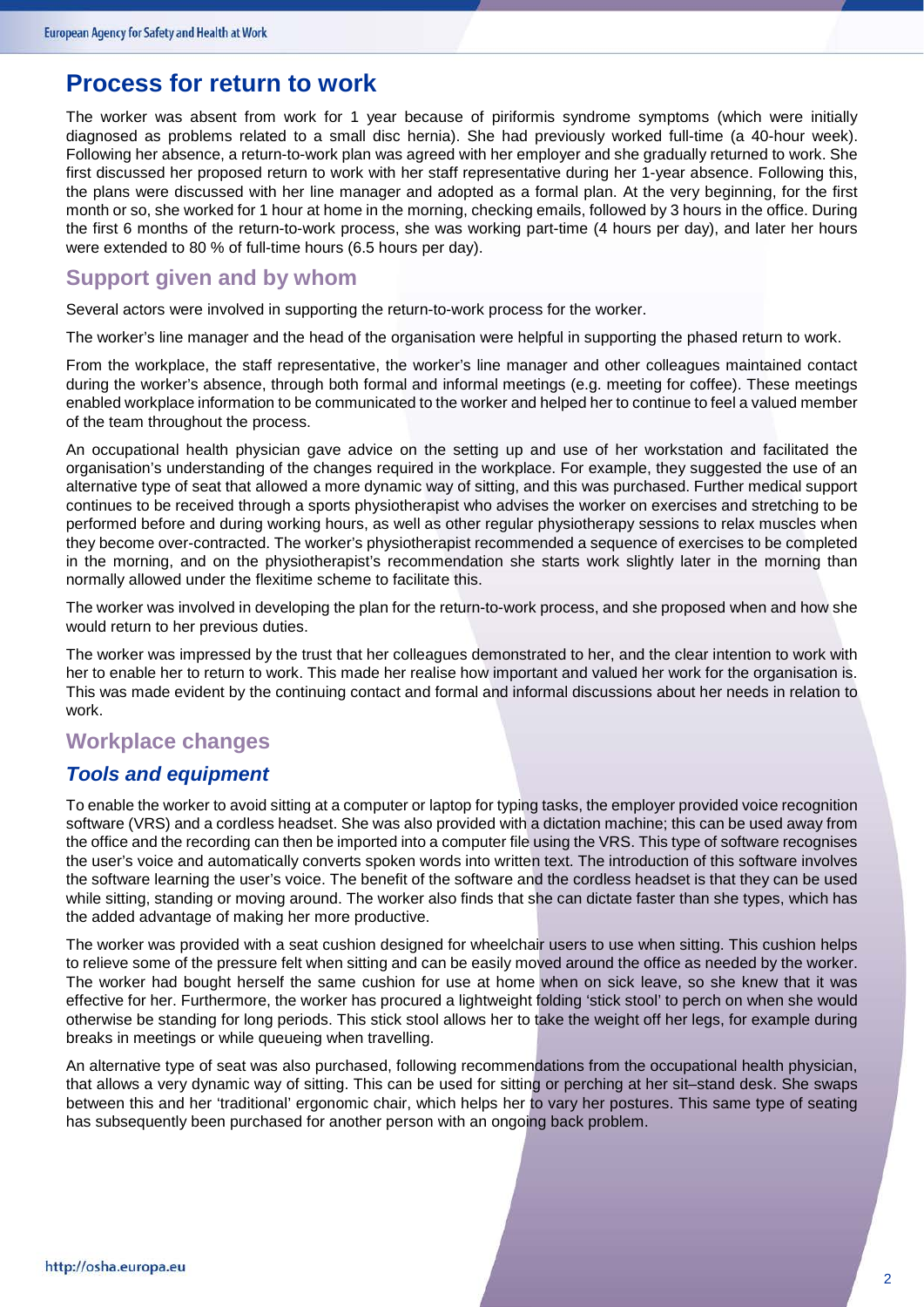The worker also initially used a watch with a vibrating alarm mechanism (marketed as a device to help children with incontinence problems or to remind adults when to take tablets) to remind her to get up every 20 minutes while sitting. She has subsequently bought herself a smartwatch that performs the same function.

Additional equipment provided by the worker included a cheap child's sloping desktop writing stand, which improves posture when writing or reading documents, and a lumbar support cushion.

Ergonomic equipment that had previously been given to this worker included a small, left-handed upright mouse, and a shorter keyboard (she is right-handed but switching to using the left hand enables a more even distribution between the use of the upper limbs).

#### *Workplace*

The main change in the workplace has been a move to a single-occupancy room so that VRS can be used in confidence and without disturbing others.

An existing restroom — for use by, for example, pregnant workers — was further equipped, including with a supplementary topper for the couch, an exercise mat and a lattice ball. The room allows space to rest and perform stretching exercises when required, and is used by other workers as well, for example if they experience back pain.

#### *Tasks*

The worker is able to continue with her work tasks, but how these tasks are carried out has been changed to avoid continuous static postures that might trigger pain. The worker is now able to move freely at her workstation, standing up and moving around whenever she experiences any discomfort. It is very important that she can get up and move every 20 to 30 minutes. It is commonly accepted that, during meetings, the worker will stand up or move around when she needs to to avoid discomfort.

#### *Work travel*

It was agreed between the organisation and the worker that business trips would be minimised, especially longdistance ones, because of the discomfort caused by sitting on aeroplanes for long periods. Where possible, she participates in external meetings by video conference, which also creates cost savings for the organisation. Learning to prepare a PowerPoint presentation with a voiceover would be another means of avoiding travel, and she would like to explore this. When she must travel, the worker is allowed to book a hotel with a fitness room so that she can perform her physiotherapy exercises in the morning. She is allowed to take taxis, if necessary, when she is on work trips. This gives her the reassurance that, if she should start to feel pain, she has a means of avoiding public transport and carrying luggage. In relation to handling luggage, she ensures that she packs lightly, taking the minimum required, when travelling. For plane trips, the worker books an aisle seat and carries a lightweight blow-up cushion and blow-up lumbar support. She can also take her folding stick stool with her. These items were identified and procured by the worker. At meetings, she prefers to sit at the back of the room, on the end of a row near the door, even if she has to present, since she needs to move around. She informs the organisers and anyone sitting next to her of this before the meeting begins.

#### *Working time*

During her phased return to work, the worker was able to progressively build up to her current working hours; she started working half-days and then increased her hours to 80 % of her full-time hours, which she feels is sustainable in the long term. The flexitime scheme allows her enough flexibility to attend physiotherapy sessions. Although she has the option of teleworking, she prefers to come into the office, as the ergonomic working conditions are better and she would have to carry a laptop to and from work to telework.

#### *Health and safety risks identified*

The advice of participants in the return-to-work process, including the worker's occupational physician, line manager and staff representative, and the view of the worker herself, was that she should avoid sitting for long periods and avoid static postures by taking frequent breaks and alternating between the two types of seat. The worker has a desk-based job, in which she is free to stand up and move around whenever she feels this is necessary. She does not use the sit–stand desk for continuous standing work, but it allows her to adjust the desk to exactly the right height for comfort.

#### *Ease or difficulty of implementing the advice*

In addition to receiving professional advice and advice from the company as mentioned above, the worker conducted her own research, looking at advice on patient support, disability and healthcare websites. She searched for specific equipment (on both orthopaedic equipment websites and general online purchasing websites), looking at the online